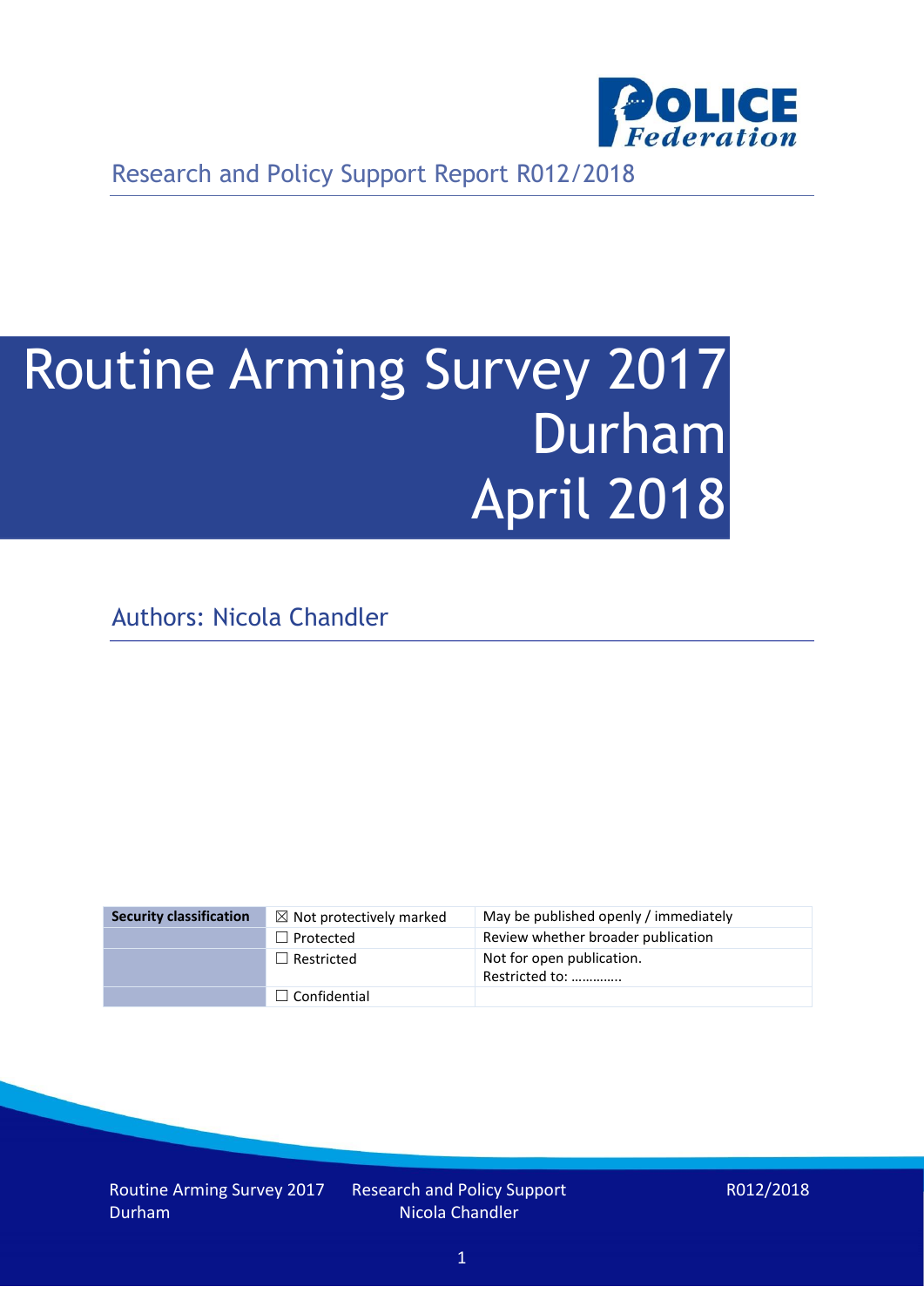## **INTRODUCTION**

This report provides a summary of responses to the PFEW routine arming survey received from respondents in Durham.

The PFEW routine arming survey was open between 31st July and 1st September 2017. The survey asked respondents about their experiences and attitudes in the following areas:

- Satisfaction with their current access to armed support
- Views on routine arming
- Views on other protective measures and equipment
- The number of times respondents had felt their life had been threatened at work in the last two years

Where appropriate, details of average responses for the police service as a whole are also presented, differences between the national and local responses have not been tested statistically and therefore any differences reported are for guidance only and must be treated with caution.

#### **RESPONSE RATE AND RESPONDENTS**

205 responses were received from respondents in Durham. This reflects a response rate of approximately 18%, based on Home Office figures from 2017. This compares to a national response rate of 27% of federated rank members.

The findings presented in this report have a margin of error of 5%. This margin of error has been calculated using the number of responses received from officers in Durham compared to the number of officers in the force as a whole. A margin of error of 5% or less is generally considered to be within the normal bounds of academic rigor. If this threshold has not been met, the results from this report must be interpreted more cautiously.

85% of responses from Durham were received from male officers and 15% of responses were from female officers. 72% of respondents were Constables, 21% were Sergeants and 8% were Inspectors or Chief Inspectors.

59% of respondents said that they were in a frontline role.

Research and Policy Support Nicola Chandler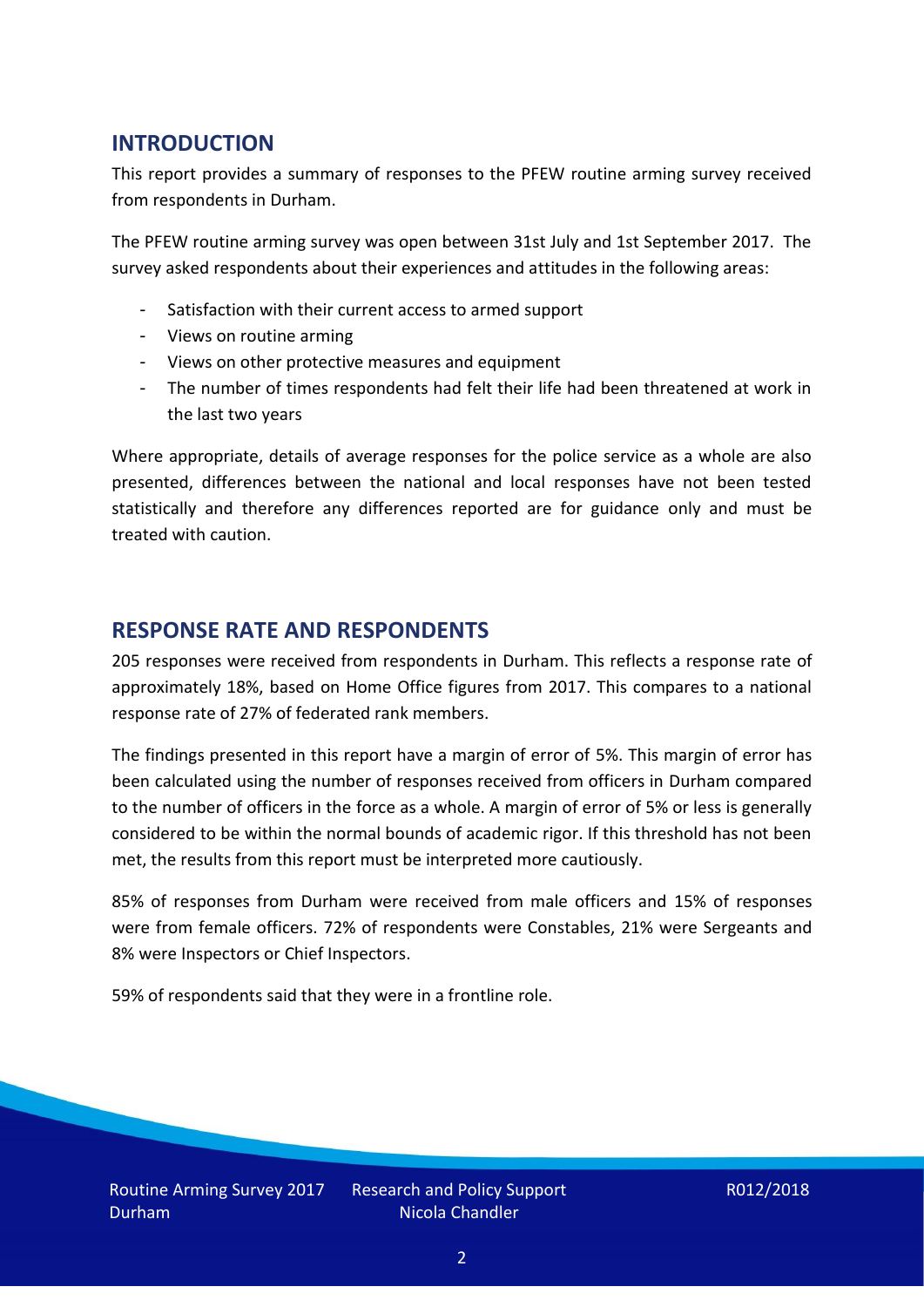## **SATISFACTION WITH CURRENT ARMED SUPPORT**

Of those respondents who had a view, 35% within Durham said that they were either very or fairy satisfied that armed support would be readily available should they require it. In comparison, 65% were either not very or not at all satisfied that armed support would be available.

Nationally, 43% of respondents were either very or fairly satisfied that armed support would be readily available should they require it.

|                                                                                               | <b>Very satisfied</b> | <b>Fairly</b><br>satisfied | Not very<br>satisfied | Not at all<br>satisfied |
|-----------------------------------------------------------------------------------------------|-----------------------|----------------------------|-----------------------|-------------------------|
| How satisfied are you<br>that armed support is<br>readily available should<br>you require it? | 3%                    | 32%                        | 40%                   | 25%                     |

## **VIEWS ON ROUTINE ARMING**

41% of respondents within Durham said that they were in favour of routine arming, insofar as they felt all officers should receive appropriate training and be armed at all times when on duty. This compares to 34% of respondents across England and Wales as a whole.

| All police officers<br>should receive<br>appropriate training<br>and be armed at all<br>times when on duty | All police officers<br>should receive<br>appropriate training<br>and firearms should<br>be issued to them as<br>and when necessary | <b>Firearms should not</b><br>be issued to all<br>police officers, but<br>more officers should<br>receive appropriate<br>training and be issue | The present number<br>of officers who are<br>specially trained to<br>carry firearms is<br>about right |  |
|------------------------------------------------------------------------------------------------------------|------------------------------------------------------------------------------------------------------------------------------------|------------------------------------------------------------------------------------------------------------------------------------------------|-------------------------------------------------------------------------------------------------------|--|
| 41%                                                                                                        | 13%                                                                                                                                | 45%                                                                                                                                            | 3%                                                                                                    |  |

61% of respondents within Durham said that they would be prepared to be routinely armed whilst on duty. Nationally, this proportion was 55%. 7% of respondents within Durham, said

Routine Arming Survey 2017 Durham

Research and Policy Support Nicola Chandler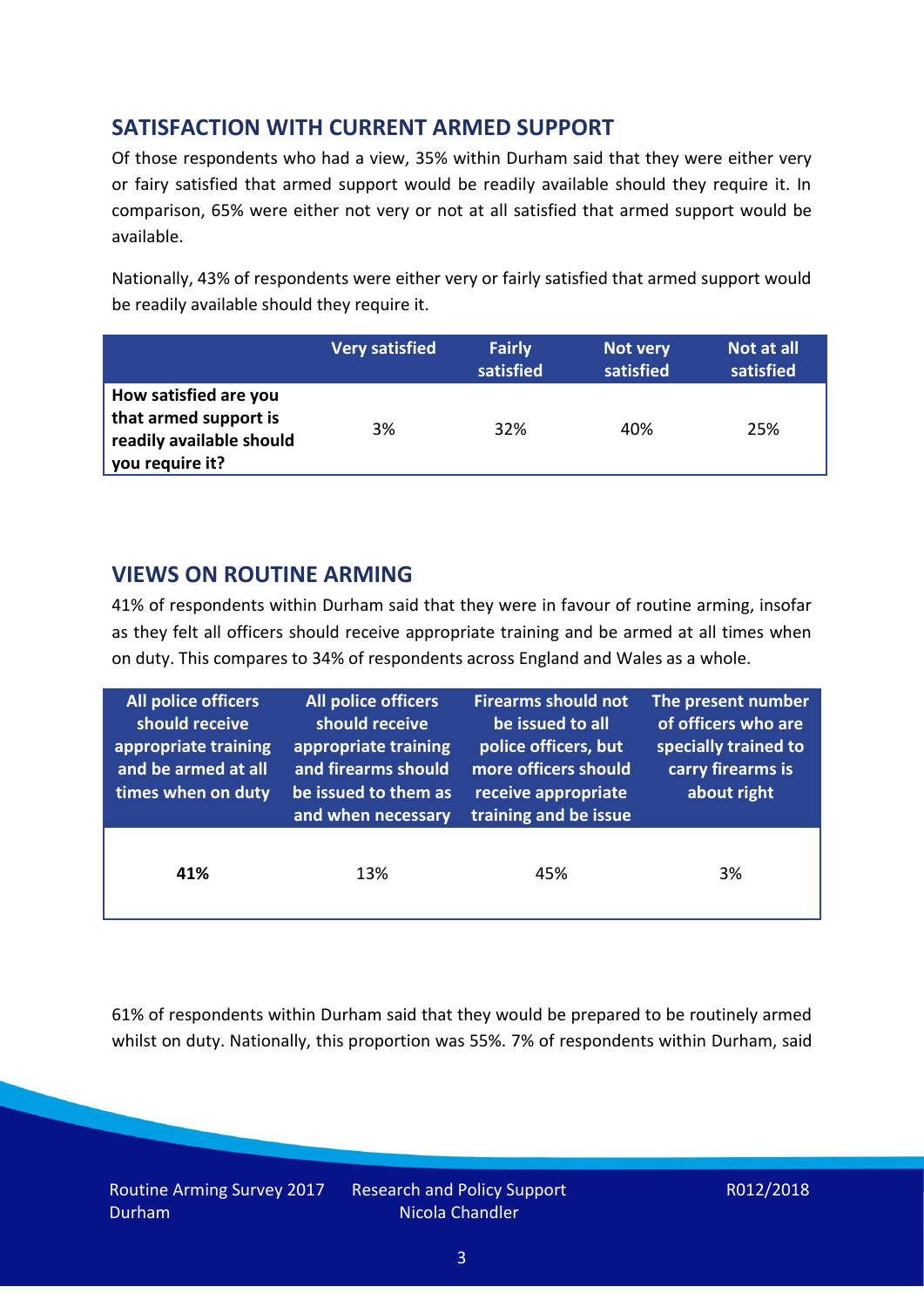that they would not carry a firearm whilst on duty under any circumstances, compared to 11% of respondents in England and Wales as a whole.

| I would be prepared<br>to carry a firearm at<br>all times on duty | I would be prepared<br>to carry a firearm<br>whilst on duty if<br>necessary | I would be prepared<br>to carry a firearm<br>whilst on duty if<br>ordered to do so | <b>Under no</b><br>circumstances would<br>I carry a firearm<br>whilst on duty |
|-------------------------------------------------------------------|-----------------------------------------------------------------------------|------------------------------------------------------------------------------------|-------------------------------------------------------------------------------|
| 61%                                                               | 19%                                                                         | 14%                                                                                | 7%                                                                            |

### **VIEWS ON OTHER PROTECTIVE MEASURES AND EQUIPMENT**

3% of respondents in Durham (for whom it is applicable to their role), said that they currently had access to double crewing at all times whilst on duty; 70%, said that they wanted access to double crewing at all times whilst on duty.

The proportion of respondents in Durham who said that they have access to double crewing at all times on duty is lower than the national figure, where 11% of respondents have access to double crewing.

20% of respondents in Durham (for whom it is applicable to their role), had access to Taser at all times whilst on duty; in comparison 82% said that they wanted to have access to Taser at all times whilst on duty.

The proportion of respondents in Durham who have access to Taser at all times whilst on duty is lower than the proportion of respondents in England and Wales who had access to Taser at all time, which was 22%.

82% of respondents in Durham (for whom it is applicable to their role), currently had access to Body Worn Video at all times whilst on duty; 89% wanted access to Body Worn Video at all times.

The proportion of respondents in Durham who have access to Body Worn Video at all times whilst on duty is higher than in England and Wales as a whole; nationally 55% of respondents reported having access to Body Worn Video at all times whilst on duty.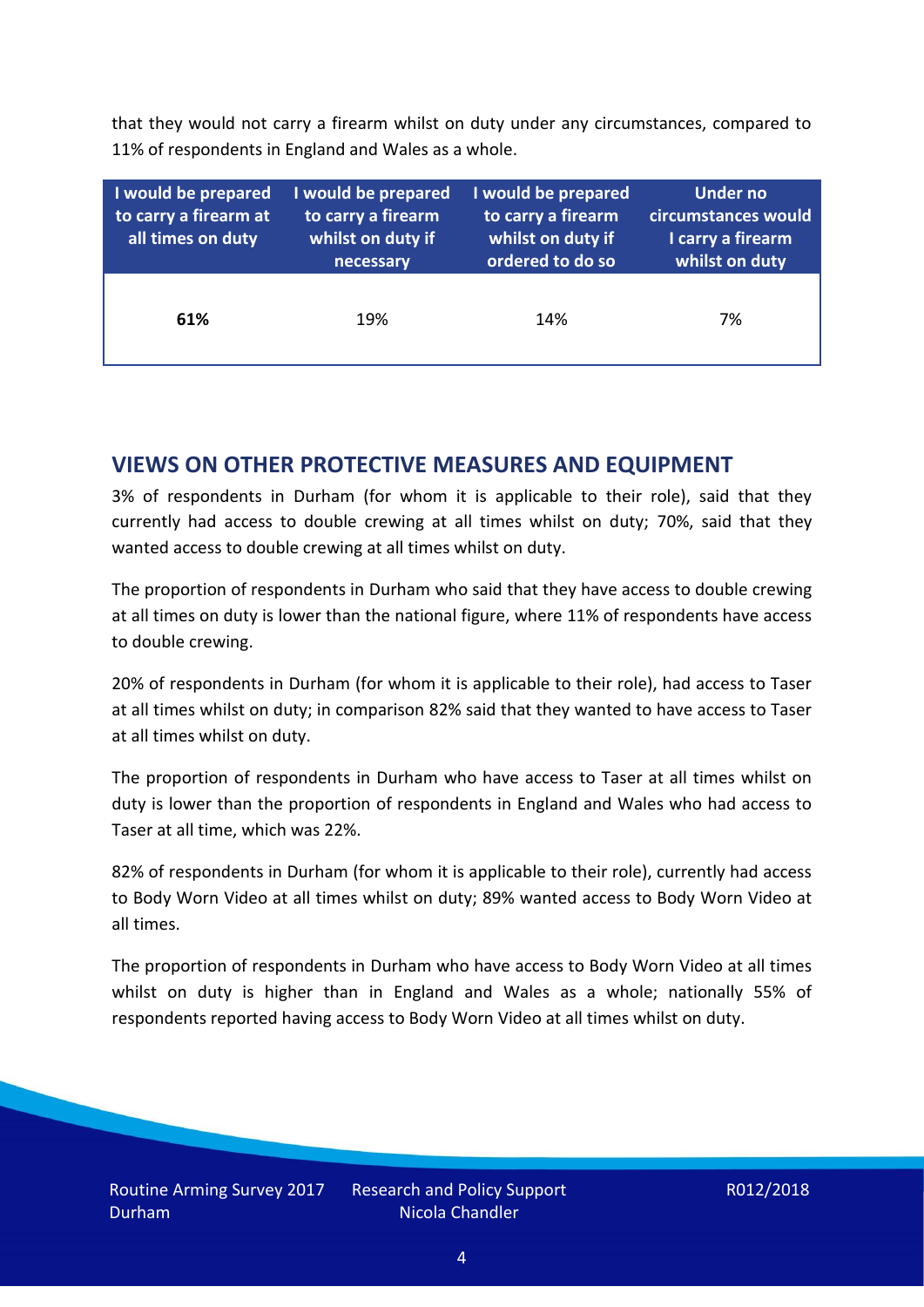| Officers regularly have access to (for<br>whom its applicable to their role): | <b>Double</b><br>crewing | <b>Body Worn</b><br><b>Video</b> | Taser |
|-------------------------------------------------------------------------------|--------------------------|----------------------------------|-------|
| <b>Never</b>                                                                  | 15%                      | 11%                              | 52%   |
| When deemed necessary by an officer<br>with appropriate authority             | 26%                      | 0%                               | 5%    |
| Upon my request whilst I am on duty                                           | 6%                       | 7%                               | 6%    |
| At all times whilst I am on duty                                              | 3%                       | 82%                              | 20%   |

#### **THREATS TO LIFE**

59% of respondents in Durham said that they had felt that their life was in serious danger at least once in the last two years as a result of a threat by a member the public whilst on duty. This is higher than the 54% of respondents within England and Wales as a whole who felt that their life had been in serious danger in the last two years.

A more detailed breakdown of the number of times respondents in Durham felt that their life had been in serious danger in the last two years is provided below.

|                                                                                                                                                                              | <b>None</b> | <b>One</b> | Two | <b>Three to</b><br>four | <b>Five to</b><br><b>six</b> | <b>Seven</b><br>or more |
|------------------------------------------------------------------------------------------------------------------------------------------------------------------------------|-------------|------------|-----|-------------------------|------------------------------|-------------------------|
| How many times in the<br>last two years have you<br>felt that your life was in<br>serious danger as a result<br>of a threat by a member<br>of the public, whilst on<br>duty? | 41%         | 14%        | 16% | 13%                     | 10%                          | 5%                      |

Research and Policy Support Nicola Chandler